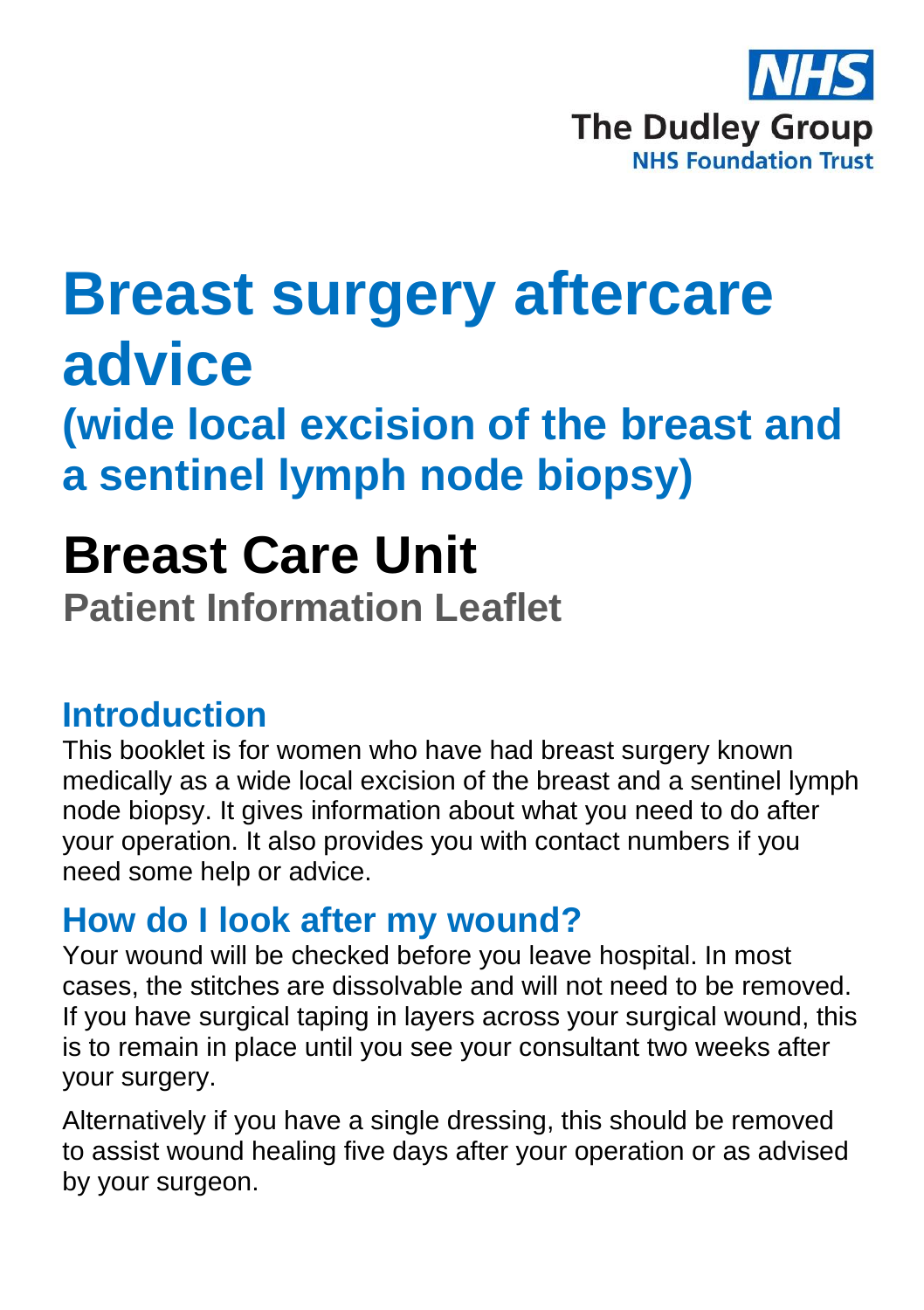An appointment will be made for this within the nurse-led wound dressings clinic. Alternatively you can attend your GP practice to have the dressing removed.

You might find that as the bruising develops you become uncomfortable and sore. Painkillers such as paracetamol should be enough to take this uncomfortable feeling away.

It is usual for the blue dye used in the procedure to temporarily stain the skin on the breast a bluish colour, which may remain for quite some time. The radioactive material remains in your body for a short time (24 to 48 hours). Some of it is eliminated in the urine and stools and it may turn your urine green for about 24 hours.

It is important that you do arm exercises after your operation to encourage a full range of movement back into your arm. These should be continued three times a day for at least six months. The breast care nurses and the physiotherapist will give you a leaflet explaining the exercises before you leave hospital.

Occasionally you may notice inflammation or signs of infection such as redness, heat, swelling or discharge from the wound. Please ring the breast care nurses on 01384 244065, or your GP, for advice if you notice any of these.

#### **Collection of fluid under the wound**

In the first weeks after surgery some women get a collection of fluid usually along the scar line or in the armpit area. The fluid is quite harmless and usually goes away by itself. However, if it forms a lump that limits your movement, we may need to remove some of the fluid using a syringe and needle. If you have any concerns about this please ring the breast care nurses for advice.

#### **What about baths and showers?**

In the first three days after surgery, it does not matter if you splash your dressing but avoid soaking it. Once the dressings are removed, a daily bath or shower is advisable but avoid using perfumed soap or deodorants until your scar is well healed. Carefully pat your skin dry afterwards.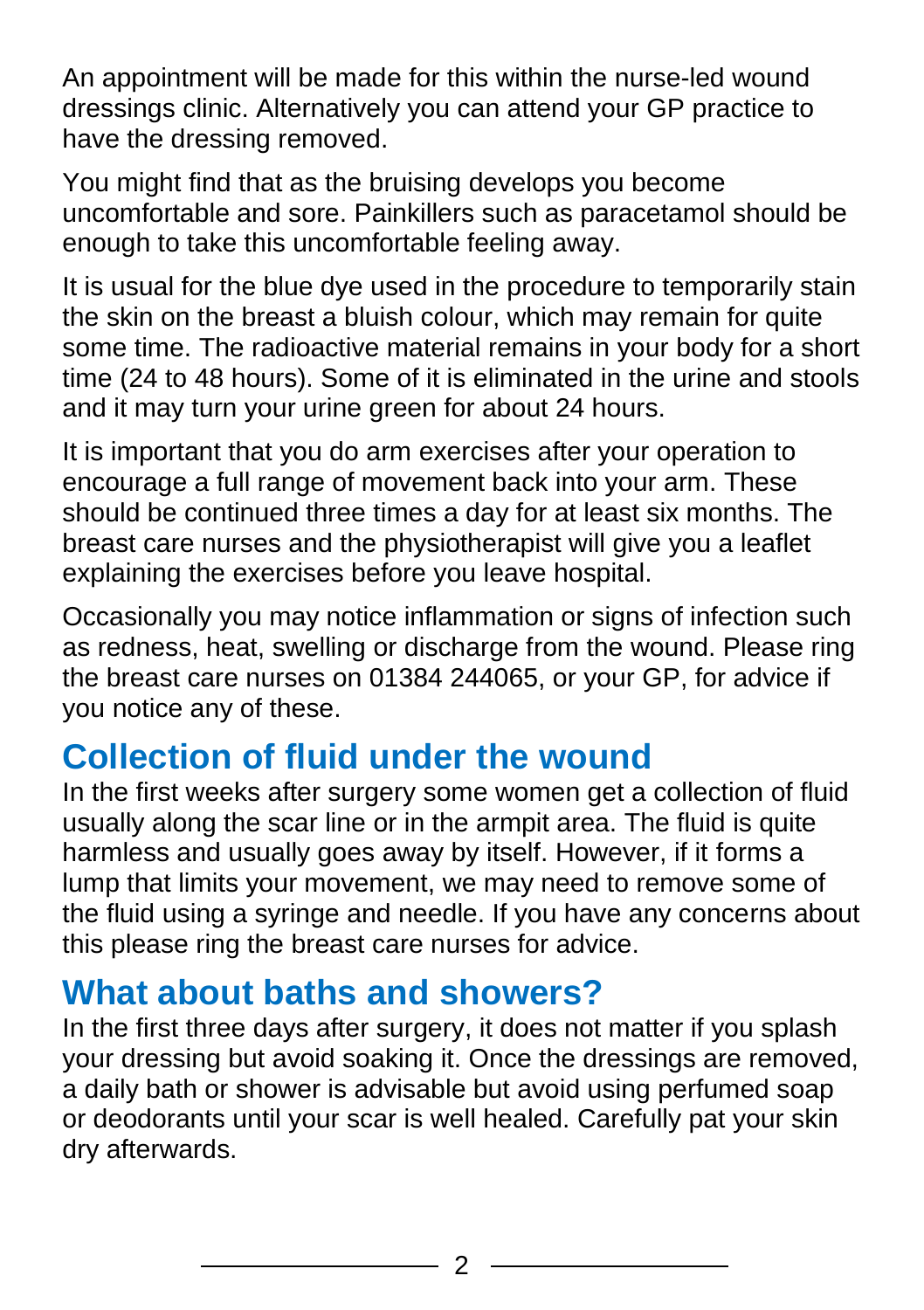## **Your emotions**

It can be very frightening to know that you are going to have surgery for breast cancer and it is often difficult to take everything in that is said to you at the time this is discussed. Often your emotions are on a roller coaster and may range from anger and bitterness to sadness and distress.

There may be times when you feel distracted and unable to concentrate, or you may have difficulty sleeping. Feeling numb is also an emotional response, a self-protective one which intends to shield you from deeper feelings that threaten and overwhelm you. All of these emotions are normal and may continue for some time.

Expect to have a few days when you feel more 'weepy' than normal – this is to be expected and over a period of time will become less and less frequent. Tears are a release mechanism within the body. You will find that you move through these emotions as part of the process of coming to terms with having cancer. If you would like to talk to someone about this, please contact the breast care nurses.

#### **What is partial breast prosthesis?**

Partial breast prosthesis can be used to enhance your natural breast. If you feel unhappy about the shape or contour of your breast after surgery it is possible to fit you for a removable partial silicone prosthesis which fits inside your bra. If you would like more information about this please contact the breast care nurses.

#### **What clothes should I wear?**

This depends entirely upon how quickly the scar line heals and how you feel. Some women find that straight after the surgery anything that puts pressure on the healing wound is uncomfortable. So for about six weeks after surgery you may find a bra too restrictive. You may prefer to wear a camisole, crop top or seamless cotton vest whilst at home, and wear your bra and soft prosthesis when you go out. Just wear what you feel comfortable in.

#### **Should I rest or exercise?**

After surgery, you will need to take things easy for a couple of weeks. You should avoid any strenuous activity. Some everyday tasks, such as lifting a filled kettle, may be surprisingly painful.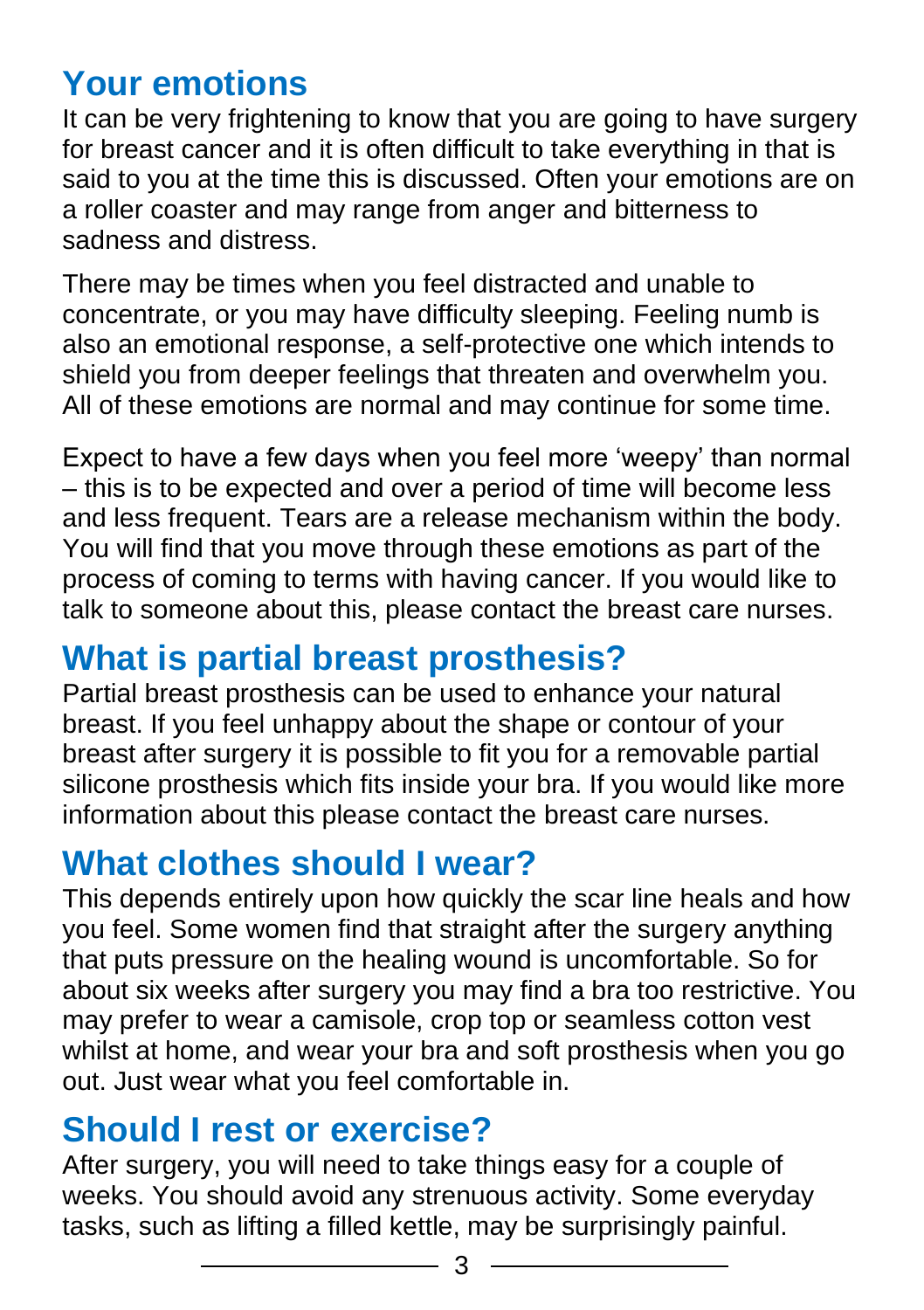Plan to have help with everyday activities for a week or so, but you will gradually be able to do more and more as the tissues settle and the post-operative discomfort lessens.

You will probably feel tired, both emotionally and physically, after your operation so take things slowly and build up to normal activity gradually. Resting is important. However, it is important to continue with the exercises you have been shown, as this will help you get a full range of movement back in your arm and shoulder.

There is very little restriction on what you can and cannot do. However, is it advisable to avoid heavy lifting (such as shopping bags or a vacuum cleaner) for about six weeks after the operation until your wound has fully healed. Some people find that swimming is a comfortable exercise once the wound has healed.

#### **Should I drive?**

It is best to avoid driving for two to three weeks. This allows the wound to heal and ensures that you are able to react in emergency situations without the fear of hurting your wound. When you feel able to drive, it is best to contact your car insurance company and check their rules for driving after an operation.

## **When should I go back to work?**

This depends on you. There are no right or wrong times. It depends on the type of work you do and how you feel in yourself. Most women take three to five weeks off work after surgery. If you ask on the ward, staff will give you a first sick note (fit note). Your GP will give you a final note so that you can return to work.

#### **When will I get the results of my operation?**

You will be given an outpatient appointment either before you leave the ward, or alternatively it will be sent through the post. This is usually two to three weeks after your operation.

At this appointment your results will be explained to you, and any further treatment will be discussed. You may want to write down any questions in preparation for this visit. Do not feel that you have to attend any appointment alone. You are very welcome to bring your husband, partner or a friend.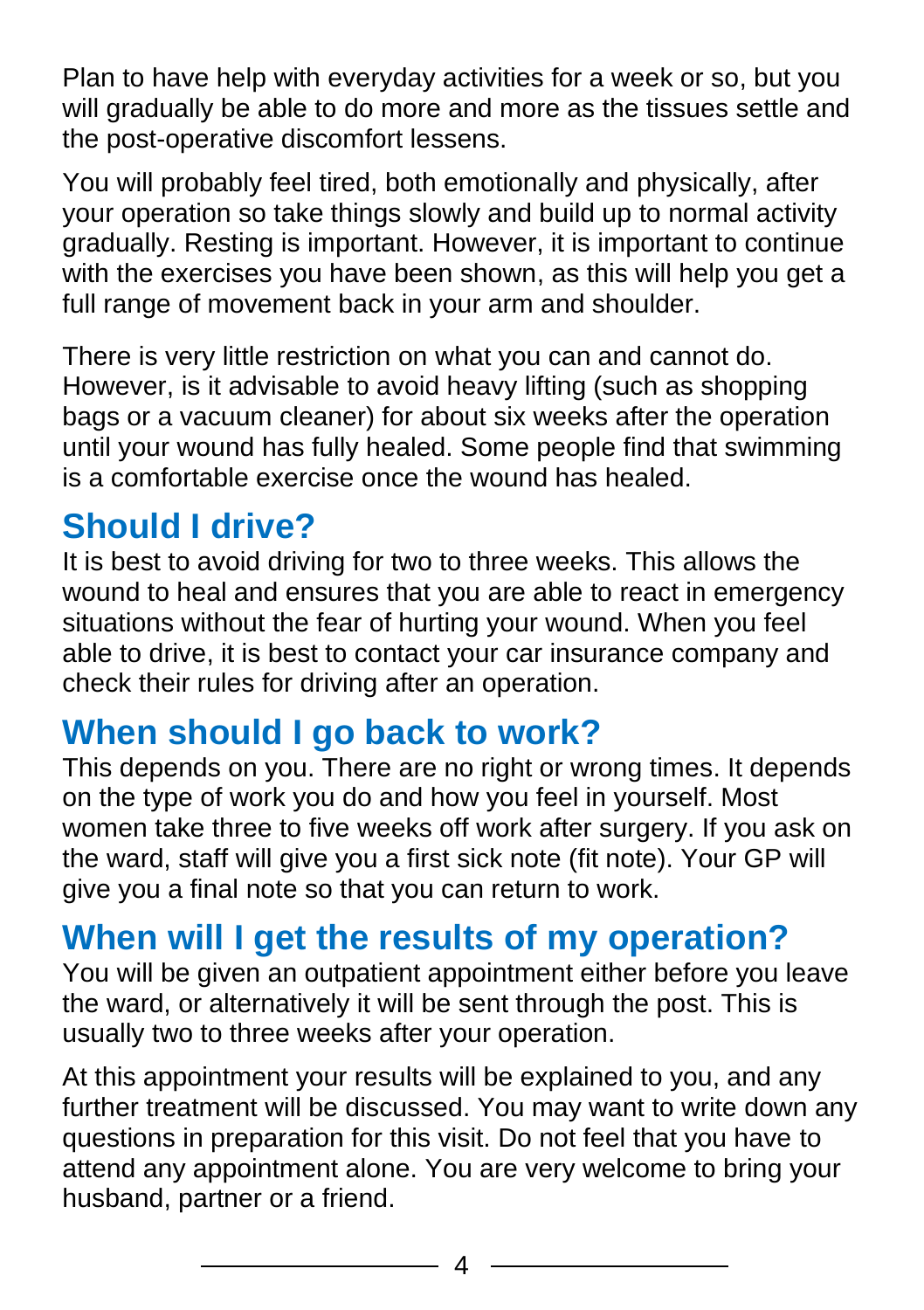It is likely that your surgeon will want you to meet one of the oncologists (cancer specialists) who are part of the breast cancer team, to discuss any additional treatments that may be beneficial. A referral to the oncologist will be discussed with you at the time of your post-operative visit and you should be contacted with an appointment within two to three weeks.

## **What is lymphoedema?**

This is a swelling condition seen when the lymphatic system is damaged or blocked – the swelling is due to a build-up of fluid. It is estimated that 25 to 35 per cent of patients who have surgery and/or radiotherapy to their armpit as part of their treatment for breast cancer go on to develop lymphoedema at some point in their life.

This figure will be less for people who have sentinel lymph node biopsy, as this is less traumatic to the lymphatic system. However, as sentinel node biopsy is a relatively new procedure it is still not clear how peoples' risk of lymphoedema will be affected by this procedure in the long term.

If you have any concerns regarding lymphoedema, please contact the breast care nurses.

## **Important points about arm and hand care**

It is important for you to use your affected arm as normally as possible after surgery and to continue the arm exercises you have been shown for at least six months. In addition:

- Avoid heavy lifting (such as shopping bags and vacuum cleaners).
- When sitting in a chair relaxing, raise your arm on a pillow to reduce swelling.
- Offer your other arm for all injections, taking of blood pressure or for any blood tests.
- Wear gloves when washing up.
- Use thimbles when sewing.
- Use an electric shaver for shaving.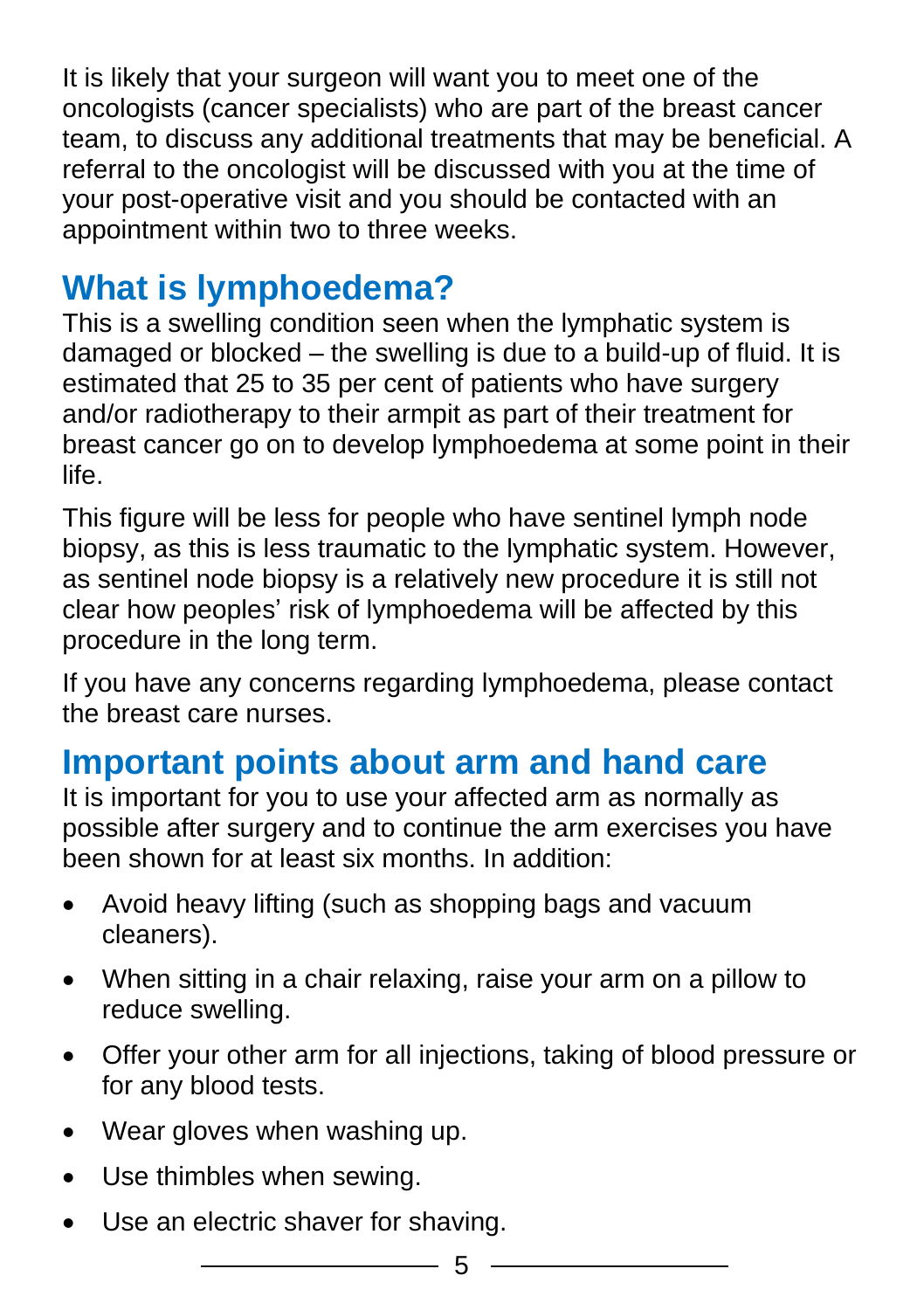- Wear gloves when gardening.
- Avoid getting sunburn. Always wear a high factor sunscreen or block.
- Use an insect repellent.
- Moisturise your hand and arm using hand cream or moisturising cream or lotion to prevent breaks in dry skin.
- Clean any cuts and scrapes well. Look for inflammation, redness and swelling which may be a sign of infection and contact your GP if you get these symptoms.

#### **How can I contact the breast care nurses?**

The breast care nurses are available 8.30am to 4.30pm, Monday to Friday on:

01384 244065

The breast care nurses are based at: Russells Hall Hospital **Dudley** West Midlands DY1 2HQ

If you have any concerns at the weekend, please ring the Surgical Assessment Unit on 01384 244359.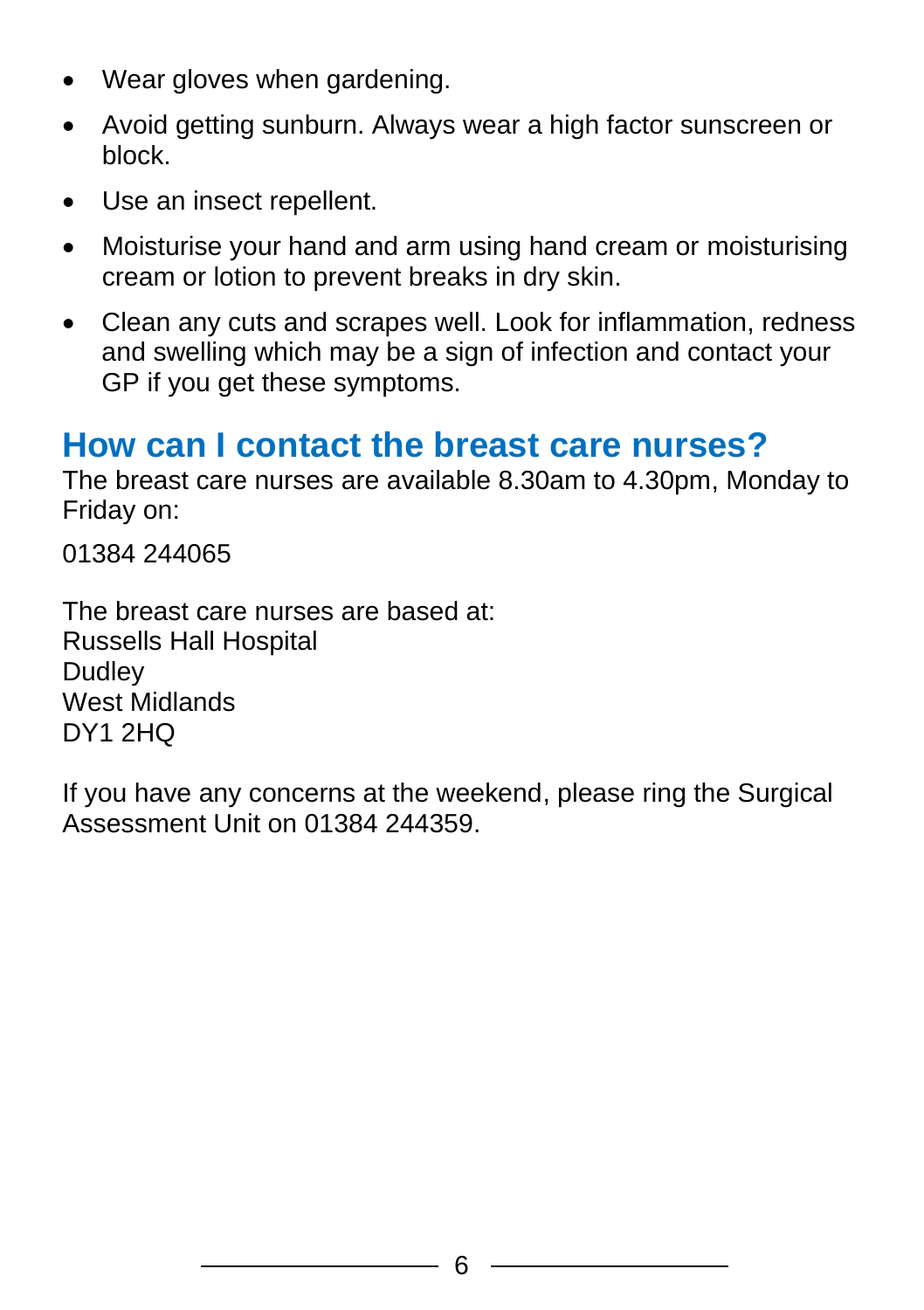## **Can I find out more?**

#### **Useful organisations in the local area**

#### **Dudley and District Cancer Support Centre**

The White House 10, Ednam Road **Dudley** DY1 1JX 01384 231232 [www.support4cancer.org.uk](http://www.support4cancer.org.uk/)

Provides a range of services including information, a helpline, complementary therapies, gentle exercise, yoga and one-to-one counselling. Services and facilities are provided free of charge.

#### **The Dudley Group Breast Cancer Support Group**

Meets the first Thursday of every month at 10am to 12 noon.

Ring the breast care nurses for more details on 01384 244065.

#### **National support and information organisations**

#### **Breast Cancer Care**

0808 800 6000 [www.breastcancercare.org.uk](http://www.breastcancercare.org.uk/)

Provides telephone information, a helpline, financial or practical help, self-help support groups and nursing care.